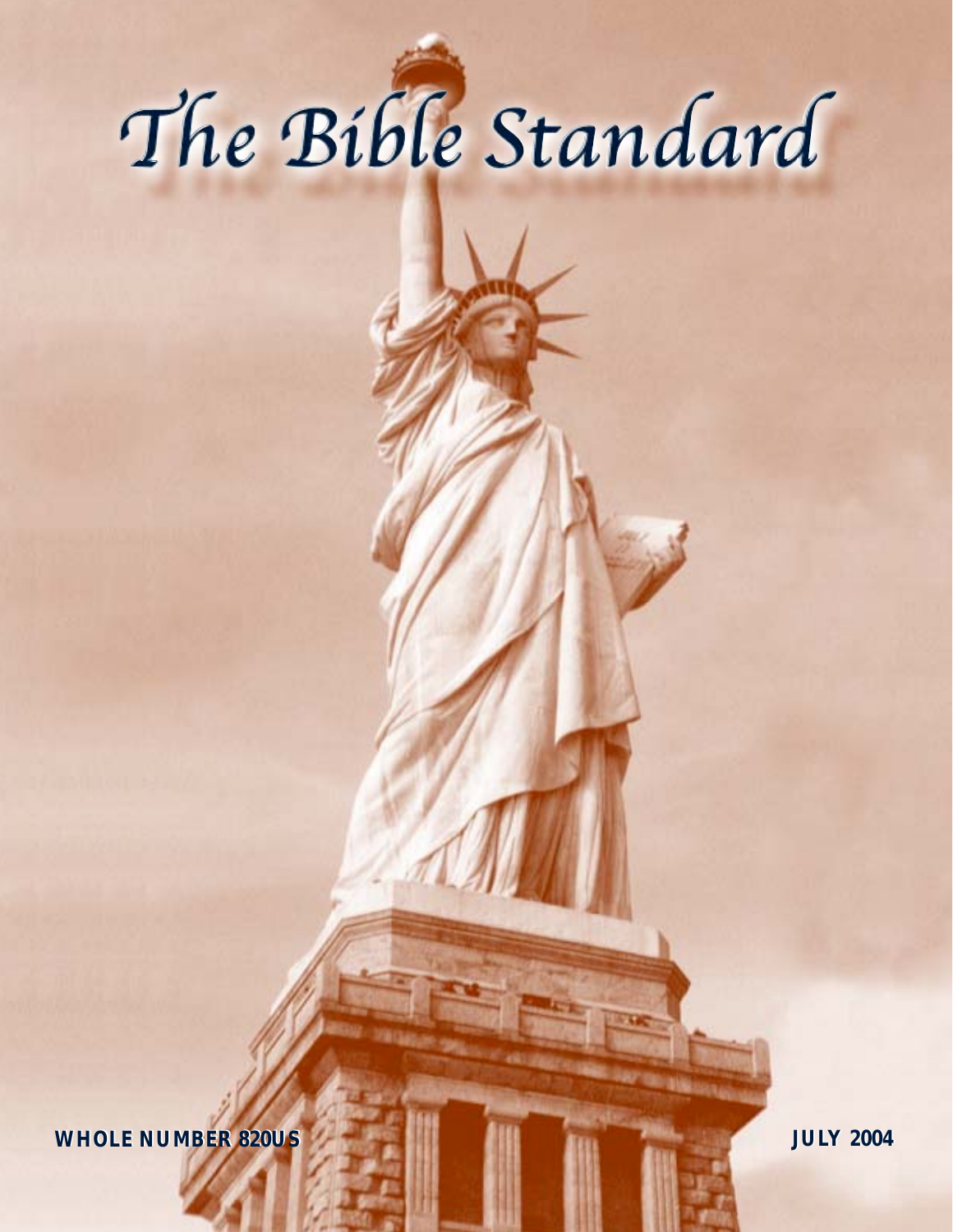# Free Indeed *If the Son therefore shall make you free, ye shall be free indeed*

— John 8: 36 —

**FREEDOM** IS DEFINED in many ways. It depends on your point of view: you may consider yourself to be at liberty or enslaved. You may think that you are overworked and underpaid, that your daily life is a drudge. Indeed, millions look for financial freedom in a state lottery ticket. Some look for freedom through renewed self-esteem in a fashion makeover. Fame-seekers in reality television look to gain freedom from obscurity. Others view freedom primarily in a political sense, while for others, religious freedom is all-important.

When emigrants arriving in America at Ellis Island gazed up at the Statue of Liberty, they were excited at the prospects of freedom that awaited them in their new country. Today, we might easily take our freedom for granted. In spite of any personal disadvantages we may have to contend with, we recognize that the freedom to come and go unmolested by the civil authorities is a considerable one. We assume it is a right, and so it has become, but we should be grateful for it, nonetheless. Most of us were born into this fortunate condition, without being called upon to struggle to secure the franchise or campaign for better working conditions. We accept as natural the freedom to speak our mind and to make our own decisions.

Freedom of person and freedom of action gives rise to many charitable and generous impulses. Not everything done in our country is of a selfish nature. Although many complain about one thing or another, our society has an underlying foundation of good will and compassion.

#### **Freedom Dearly Won**

June 6 was the 60th anniversary of the Allied Normandy landings of 1944, an invasion that led to freedom for the European continent from Nazi occupation and, in 1945, brought about the end of the war in Europe. Following was a period of repression in Soviet bloc countries as the "iron curtain" descended and imposed hardships for those on the wrong side.

With the ending of the Cold War and the realignment of political interest in Europe and around the world over the past decade, freedom in many aspects has mushroomed, certainly of the political and social sort. Increased opportunity in developing countries, and widening access to the technologies of computers and mobile phones has opened up possibilities of material prosperity for millions.

#### **The Only Freedom Worth Having**

But in the Christian sense, freedom is more than congenial circumstances and freedom of movement, as desirable as these are.

Because of wise civil statutes, forged in the white heat of controversies, civil strife, and religious persecution in the early life of this country, Christians in the United States have freedom to assemble and to express our beliefs unhampered by the authorities. True, most people are indifferent to the Christian message, but we have our precious liberty. The Apostle Paul encourages the Christian to give thanks for a generally benign national state of affairs, that we may demonstrate our assent and desire for a continuation of it (1 Tim. 2: 1-6).

The course of the Christian is from slavery to sin and self, to emancipation in Christ. Ironically, this freedom is gained only by a further enslavement — the subordination of our own will to that of Christ. This paradox — to be truly free we must be a captive of Christ — is the central fact of the Christian life.

*All Scripture references are to the King James Version, unless otherwise stated.*



The Bible Standard is published monthly by the Laymen's Home Missionary Movement, Ralph M. Herzig, General Editor. Published regularly since December 1951. **Mailing Address:** The Bible Standard, 1156 St. Matthew's Road, Chester Springs, Pennsylvania 19425-2700, U.S.A. Postage paid at the post office in Chester Springs, Pennsylvania 19425-2700. **Web Site:** *www.biblestandard.com* **Rates:** single issue — \$2.00; by subscription (12 issues annually) — \$12.00.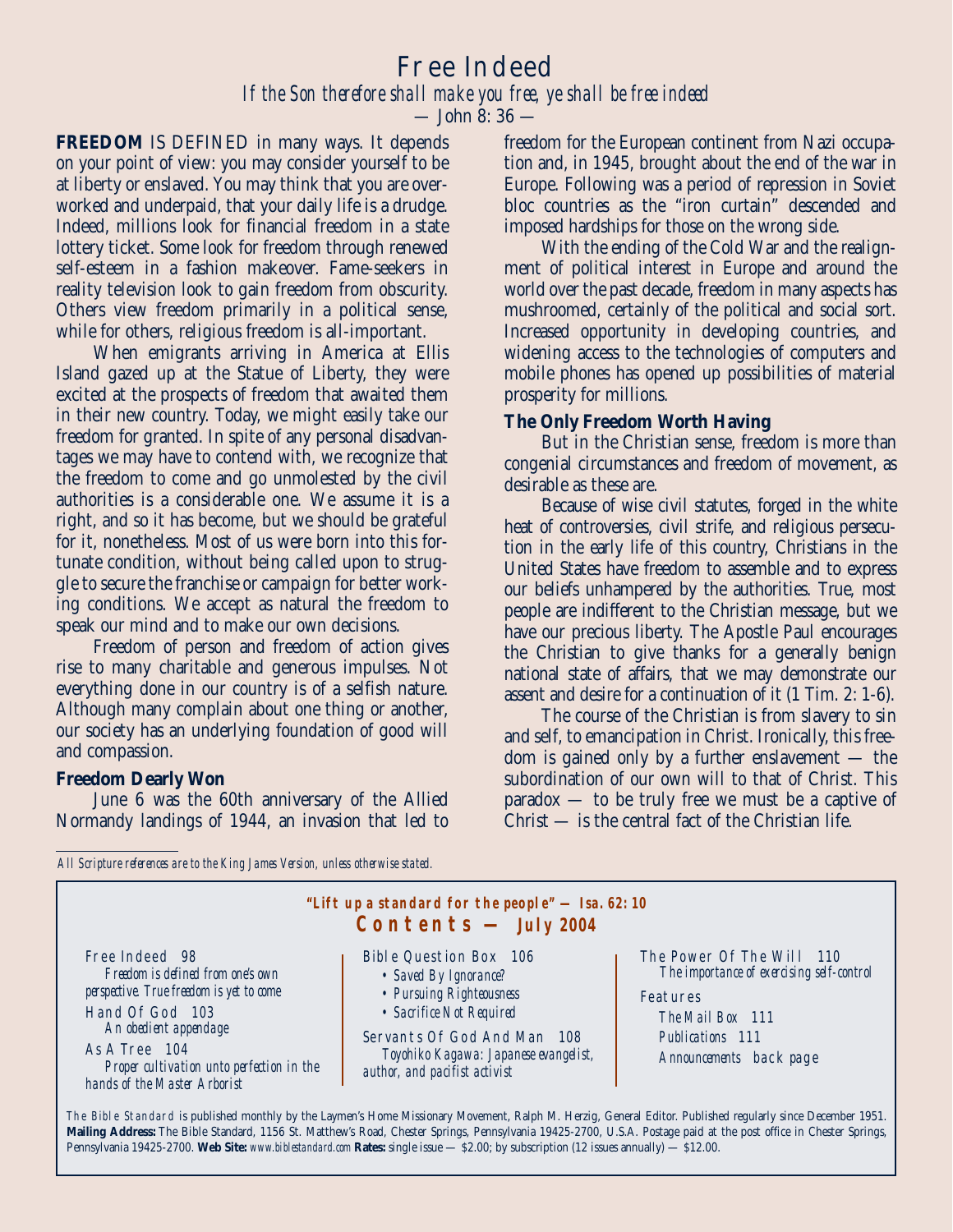- **31. Then said Jesus to those Jews which believed on him, If ye continue in my word, then are ye my disciples indeed;**
- **32. And ye shall know the truth, and the truth shall make you free.**
- **33. They answered him, We be Abraham's seed, and were never in bondage to any man: how sayest thou, Ye shall be made free?**
- **34. Jesus answered them, Verily, verily, I say unto you, Whosoever committeth sin is the servant of sin.**
- **35. And the servant abideth not in the house for ever: but the Son abideth ever.**
- **36. If the Son therefore shall make you free, ye shall be free indeed.**

*— John 8: 31-36*

# **BORN FREE?**

The context of John 8 shows that Jesus was preaching in a public place at the Temple in Jerusalem, probably the Court of the Women, near the Treasury. By this point in His ministry Jesus had antagonized the cadre of Jewish leaders who regarded Him with suspicion and a threat to their power and influence. They looked for ways to silence the troublemaker, to seize Him by force, but opportunity did not present itself, Providence preventing (v. 20).

The Evangelist's account sparks with the obvious tension that existed between our Lord and the religious rulers. To understand the conversation between Jesus and the Pharisees (v. 13; also called "Jews," v. 22), we need to keep in mind that it alternates in its reference to these who were hostile, and, on the other hand, to those who listened sympathetically (the believers, v. 30). To this eager audience, the Lord proclaimed the liberating power of the Truth (v. 32). In v. 33, the Pharisees responded to this statement, though it was not addressed directly to them. In hypercritical fashion they seized on it and were affronted by the implication it carried.

The members of this hierarchy considered themselves to be the preferred of God, the natural inheritors of the Divine promises. To a certain extent, this was true; but over the centuries the Mosaic Law had been perverted to serve the self-interest of certain parties used, in short, as a means of controlling the general populace. The people of Israel were not well served by their leader class, who had become smug and selfrighteous. It was to this attitude that Jesus spoke, no doubt expecting the reaction that He met.

# **Bad Habits of Power**

It is not unusual for any one party or group, long used to power, to become arrogant and self-serving. The general low esteem in which professional politicians are held, in this and other countries, reflects general cynicism produced by official misconduct and the untruthfulness of elected and appointed representatives. Of course, there are many sensible and wellmeaning politicians, but the general judgment is often painted in broad strokes and does not always make such nice distinctions.

Returning to the rulers in Israel, we can judge from their response that they were affronted by our Lord's implied accusation. Having Himself been brought up under the Law, and a keeper of it, and possessing a mind like no other, He understood how the "system" worked. And here He was to reprove them — a neophyte and a rebel (as they saw Him) setting Himself against their great body of knowledge and experience.

"We be Abraham's seed, and were never in bondage to any man: how sayest thou, Ye shall be made free?" (v. 33). In His usual way, Jesus drilled immediately to the problem: "Whosoever committeth sin is the servant of sin" (v. 34). What were they to say? That they did not commit sin? They who harried the people with lectures on obedience to the Law and enforced penalties against infractions of it — were they now to claim that they were themselves perfect? The people knew better, and so did they.

# **SLAVES TO A HARD MASTER**

By His words, Jesus revealed the truth of salvation: that it has nothing to do with works. It is not how handsome, beautiful, or proficient one is; it is not how much work you can do, how well you present yourself to others, or how much you know. How *do* you appear before God?, that is the question. And how do the Scriptures answer? "There is none righteous, no, not one" (Rom. 3: 10). No, not one. These three words exclude boasting by any. All are guilty, all are servants, slaves of sin, bound up and chained by its influence.

"They are all gone aside, they are all together become filthy: there is none that doeth good, no, not one" (Psa. 14: 3). Sin may be a matter of degree as to the outward form, but that is of little consequence from the Divine point of view. As noted elsewhere, "death passed upon all men, for that all have sinned" (Rom. 5: 12). No exceptions, no excuses, no release for good conduct. We are all captives of the curse.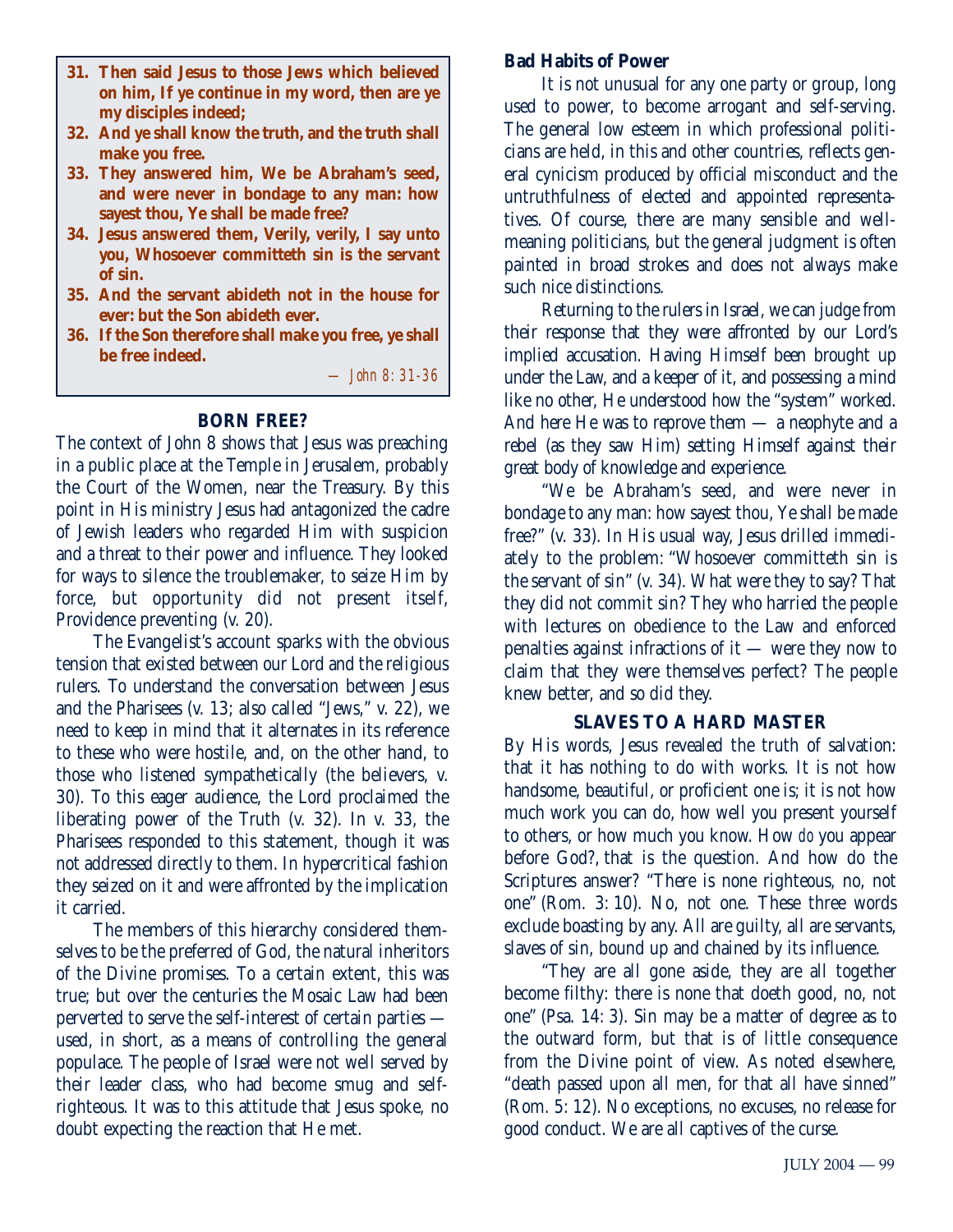*We cannot do anything to win our salvation; but our response to the reward of justification is naturally to align our heart and mind with this new and exciting truth.*

#### **FREEDOM FROM SELF**

The liberty that Jesus offers is not of the ordinary sort. Our civil, social, political, and religious freedoms are precious and have been dearly bought by social pressure or force of arms. All national legends celebrate the courageous pioneers of their history, from suffragette to soldier, who have won the rights and privileges we now enjoy. But the battle for the freedom that Jesus speaks of here is to be won by an even tougher one: the combat against Self. So deeply entrenched are our habits that it requires commitment and an extraordinary effort of will to root them out. We cannot do this unaided. Nor do we have to. Assuming that we recognize sin as the chief problem, and that we are willing to do something about it, we are promised all the help necessary.

This "knowing the truth" sort of freedom is the highest liberty of all, but can only be attained by *enslavement* of the will to Christ. To be a self-server is to be in the worst bondage of all — it is a dead-end and can never bring the perfect peace and rest for which our troubled hearts yearn.

From our recognition of the problem we move on to accepting the solution — by faith to recognize that Christ is our Deliverer, the *only* one capable of bringing deliverance. This is to possess the Son, to acknowledge His claim in our life. Here is justification by faith. From this point we move forward, secure in the knowledge that God now looks at us in a different light. Through Christ's advocacy we stand before Divine Justice free from condemnation (Rom. 8: 1). Of course, in this life we can never be sin-free and will always fall short of the ideal of the perfect Christian. But we are in a forgiven state, and may always be assured of our acceptance by the Heavenly Father because we love the Son (John 14: 21).

# **Happy Day**

Our first recognition of this forgiveness brings a thrill like no other. This is the coveted "joy of salva-

100 — THE BIBLE STANDARD

tion" (Psa. 51: 12). It gives us an impetus to press on to secure the arrangement by obedience. Not that we can *do* anything to win our salvation; but our response to the reward of justification is naturally to align our heart and mind with this new and exciting truth — to "continue," as v. 31 puts it.

"Continue." It is a common word, generally used in the passive voice. Serials and television programs "continue." Golf tournaments "continue." The word could better be rendered as "stay" or "remain." Verse 35 uses the equally accurate "abide[th]." Here the contrast is between the hired servant or slave and the true child of God. ("Son" is incorrectly given a capital letter; Jesus is not here referring to Himself.)

#### **Prodigal** *versus* **Loyal Son**

In a similar scenario, in Luke 15, the wandering boy lands back home, to his father's arms, and is quite rejected by the stay-at-home brother, who, for all his industry and constant domestic attendance, had not learned the art of forgiveness. So focused was he on *his* position, *his* rights, that his heart had become crimped and narrowed, nothing to overflow toward his repentant sibling.

This picture aptly describes the Pharisees of our main text. Wrapped up in *their* interests, protective of *their* standing, they little cared for the needs of the people. But it was the "common people" who listened to Jesus with delight. These, destitute in spirit, burdened with guilt and shame, desperate for guidance, found in the Redeemer liberation from their pathetic state. They were eager for sonship. The carefully crafted officialdom of the Pharisees, however, would disappear in the prophesied destruction of Jerusalem that was to come.

# **Such a Little Word**

In verse 36, Jesus offers freedom, to which is superadded the word "indeed." This word affirms that a thing is so, reinforcing a basic assertion. Various Greek words, with slight differences in meaning, are so translated: Matt. 26: 41; Luke 24: 34; John 6: 55; 2 Cor. 11: 1.

It conveys the meaning of a more-than-ordinary freedom. It is as if Jesus had said, "Not only will I make you free, but you will be given a special type of freedom, one which you cannot get from anywhere else." Like the wisdom that comes from above, or the peace that the world cannot appreciate nor take away, the freedom that Jesus offers is unique (James 3: 17, 18; John 14: 27). The truth that sets free is the truth about Christ and His salvation work. It is the summary of the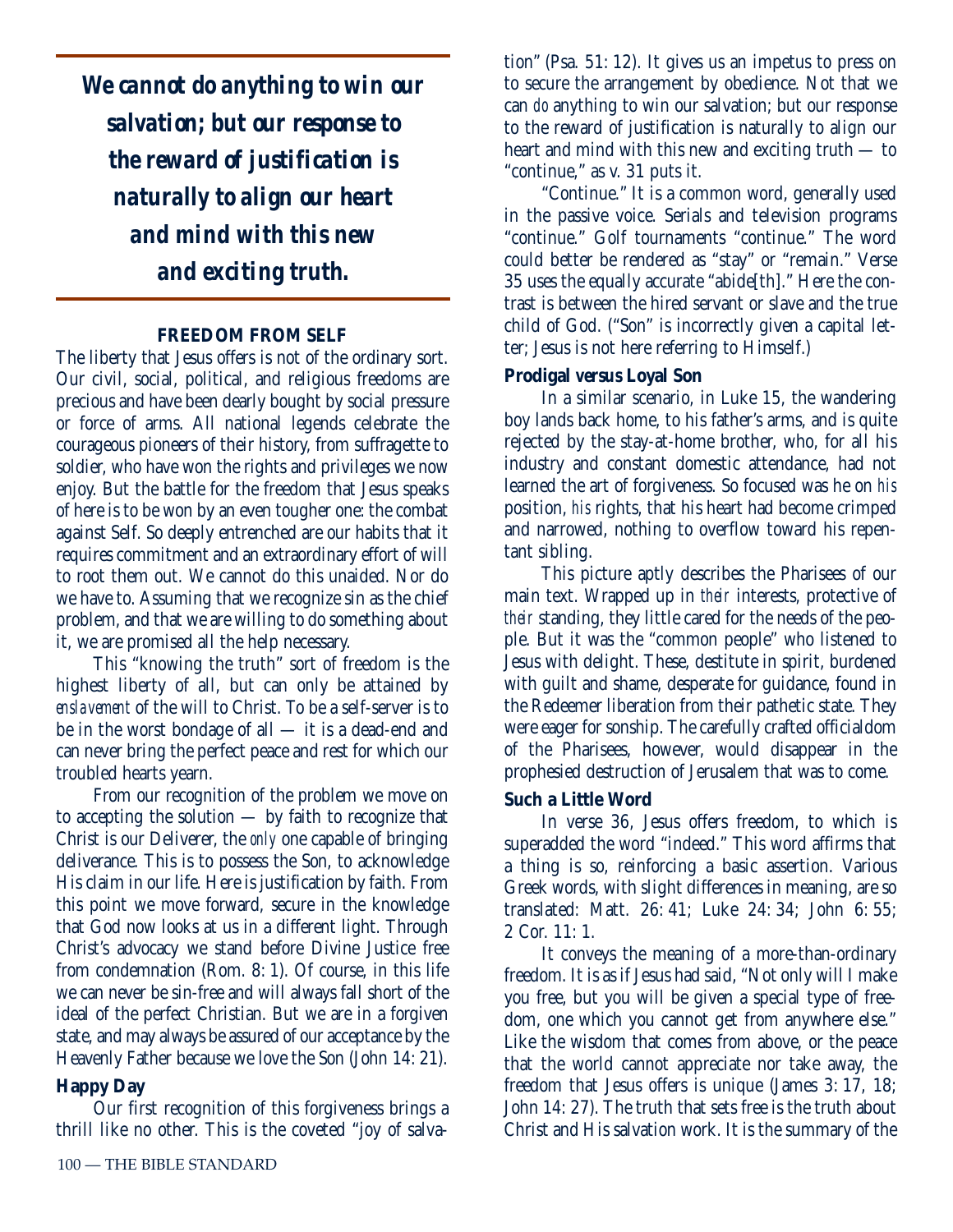Word of God, which is the revelation of God's Plan to mankind, the central theme of which is the Gospel the good news of Christ's redemptive office. This is the truth that leads to eternal life.

# **THE FREEDOM YET TO COME**

Probably one of the most-overlooked features of God's Plan is that of the salvation of the non-elect. Many Christian creeds have not allowed for the possibility of being "saved" beyond this life. But a review of the Scriptures assures us that the deliverance of those who do not now accept Christ as their Savior and King the majority — is one of the main features of God's plan of salvation.

The Apostle Paul makes this clear in his miniature treatise on the history of mankind's condition in Rom. 8: 20-22:

- **20.** For the creature was made subject to vanity, not willingly, but by reason of him who hath subjected the same in hope,
- **21.** Because the creature itself also shall be delivered from the bondage of corruption into the glorious liberty of the children of God.
- **22.** For we know that the whole creation groaneth and travaileth in pain together until now.

According to the Apostle, the purpose of this glorious reward for the elect, the Church, is to be a blessing to the remainder of mankind. This is apparent from the linkage between vs. 18, 19:

- **18.** For I reckon that the sufferings of this present time are not worthy to be compared with the glory which shall be revealed in us.
- **19.** For the earnest expectation of the creature waiteth for the manifestation of the sons of God.

The Greek word translated "creature" is *ktisis* and is rendered similarly in Mark 16: 15 and Col. 1: 23 (King James Version). From its use here it is apparent that it refers to people and, by extension, to *all people,* or all nations.

From the Biblical point of view all mankind is corrupted — physically, morally, mentally, religiously. Unaided, man is not able to ascertain God's Truth, and instead substitutes for it bankrupt philosophies. Not that the race is without reason or cleverness. But, lacking access to the Divine mind, they are forced to try to make sense of this world and the complexities of life using their own logic and social experiments. Despite their astounding progress in various practical and the-

*Many Christian creeds have not allowed for the possibility of being "saved" beyond this life. But a review of the Scriptures assures us that the deliverance of those who do not now accept Christ as their Savior and King — the majority — is one of the main features of God's plan of salvation.*

oretical areas of science, the natural inability to appreciate the Divine mind (or to even believe that there is one), leaves mankind empty and — from the eternal point of view — renders their efforts futile.

# **To Die that Others Might Live**

The development and exaltation of the Church, says the Apostle Paul in the verses quoted earlier, are necessary to the rescue and recovery of the race as a whole. He makes the same point under a different figure, in 1 Cor. 15: 29, 30. Here he speaks of the figurative baptism for the dead:

- **29.** Else what shall they do which are baptized for the dead, if the dead rise not at all? why are they then baptized for the dead?
- **30.** And why stand we in jeopardy every hour?

The dead of this verse are the same ones referred to in Rom. 8: 20 — the world of mankind, dead in trespasses and sins. By their consecration and faithfulness the members of the Church prepared themselves for the privilege, with Christ, of blessing and uplifting mankind in the Millennial Kingdom.

And so, by their general condition of distress, the world of mankind make mute appeal for deliverance. One translation puts it in a charming way: "the whole creation is on tiptoe to see the wonderful sight of the sons of God coming into their own" (*The New Testament in Modern English,* J.B. Phillips).

# *Where There's Life, There's Hope*

Though God sentenced Adam and Eve to death, He held out to them the possibility of a deliverance in the distant future (Gen. 3: 15). This hope was embedded in man's constitution by repetition — through the early patriarchs, the Jewish prophets and teachers, the Apostles, and the innumerable preachers and ministers of all sorts throughout the Gospel Age, who passed on the message from generation to generation by the spoken and printed word.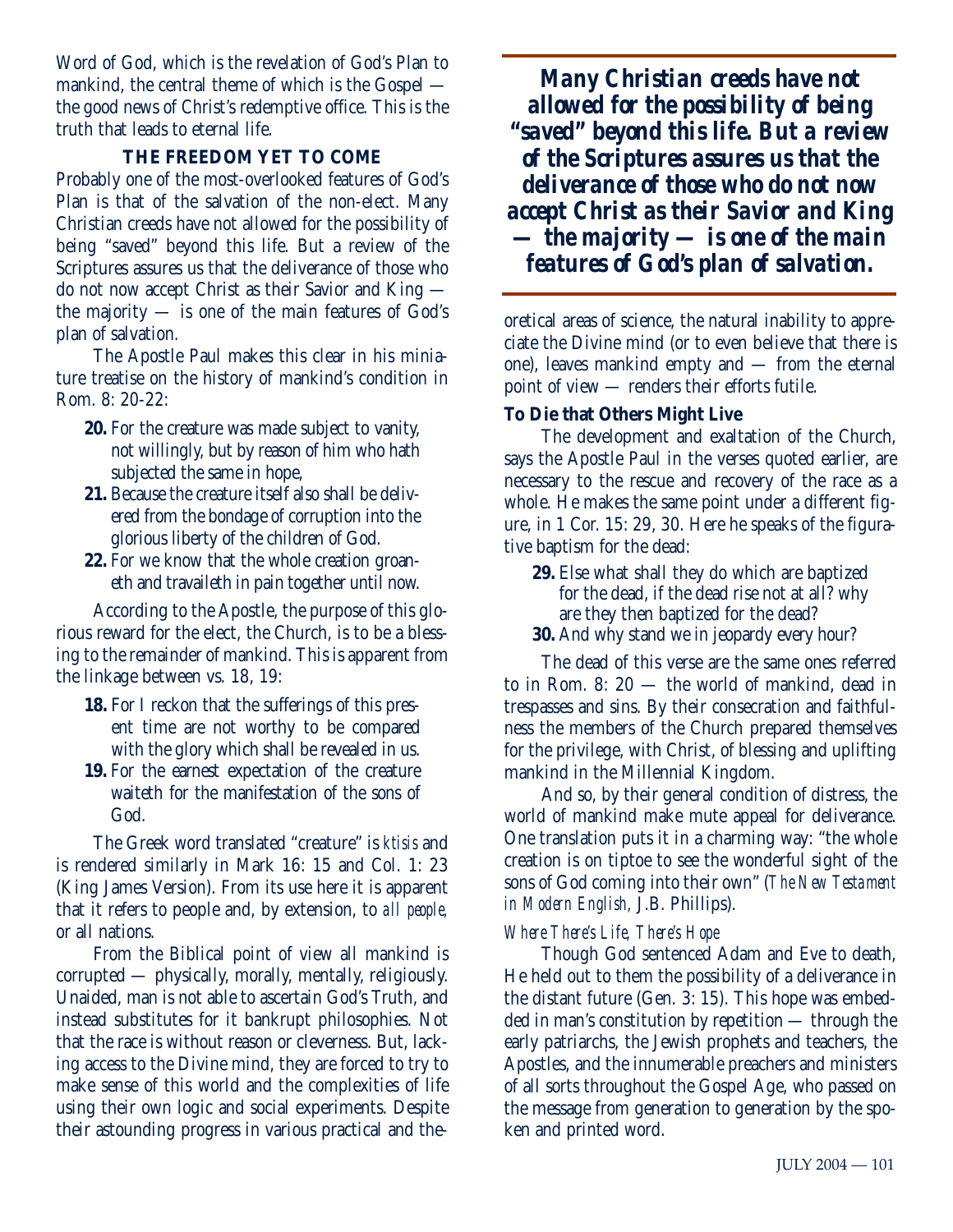Although the Bible's explanation on the nature and condition of man is largely ignored today, with the advent of the teachings of evolution and a secular approach to science and cosmology, nevertheless, the true state of affairs is ample witness against the conventional human wisdom.

# **Instinctive Yearnings for Life**

Every funeral, with its train of mourners, poses the question, "why do we have to die?" From the elaborate state funerals of presidents and monarchs to the less public cremations and burials of the rank and file of earth's millions, the picture is clear: we are a dead and dying race.

If evolution, with its accidental progress by replacement, were fact, and death is natural, we might have expected that the race would long ago have reconciled itself to this; bereavements would be greeted with composure and easy resignation. But shared and expressed grief, public and private, is common in all cultures.

Within each of us, religious or not, lurks the suspicion that death is *ab*normal — it certainly does not feel natural. Expected and usual, yes — but not natural. Certainly we go out of our way to postpone it and attempt to lighten its stark reality with dark humor. This refusal to go gentle into "that good night"**<sup>1</sup>** demonstrates that vague hope which God has implanted in us.

# *Children of God*

And the final outcome? The hope will be gratified (Rom. 8: 20). To the non-elect world: the possibility of becoming children of God (v. 21).

It ill befits the Christian to deny salvation to the rest of mankind — the elder son showing disdain for the returned prodigal, the day workers complaining that the latecomers were not entitled to the same pay (Luke 15: 25-32; Matt. 20: 1-16).

Of course, God is not careless in His manner of dispensing the blessings of salvation, but like the seeds that are scattered by the early spring breezes or that spiral down from the trees, He is prolific in salvation blessings, and there are plenty for all. He rejoices at the onein-a-hundred sheep that is found; in the sinner who turns from his or her wayward path to righteousness.

# **THE KINGDOM OF CHRIST**

How then is this freedom to come about in a practical way? How will God usher into liberty this vast and wayward world of the ungrateful and unrighteous?

Christ Jesus has a bride, bought with His own blood. His Church is identified under various terms the Little Flock, living stones of the temple, Christ's Body, Priests, Kings — and it is as Kings under the King of Kings, Christ, that they will rule the world in that day to come. As already seen, they were prepared for their future work in this life. That is why they had to suffer.

Because of their faithfulness they will be a practical blessing to mankind. Here we see God's principle of interdependency in operation. "Am I my brother's keeper?" The implied answer is, yes. Each of us is dependent on others. The beautiful acts of charity and compassion that we see all around us are proof of the proposition. Such deeds collectively affirm our belief in the process of recovery, of making whole, of *rescuing*  in short, the elements of salvation — reflections of the mind of God.

But man cannot complete this process. God can, and will. And it is to be accomplished through the Redeemer Christ, who, by His completely unselfish offering of Himself for mankind manifested the greatest act of compassion in the history of the universe and became the Example in whose footsteps His followers have walked.

God will not squander the value of Christ's ransom-sacrifice. Christ died for *all:* the benefits so far have come to a relative few in this life, because of their exercise of faith in Christ; it will come to the rest, the non-elect, in the Millennial Age, the day appointed.

Speaking of Christ's kingdom under the figure of a mountain, the prophet Isaiah says (25: 6-9):

*And the* Lord *... will destroy in this mountain the face of the covering cast over all people, and the vail that is spread over all nations. He will swallow up death in victory; and the Lord* God *will wipe away tears from off all faces; and the rebuke of his people shall he take away from off all the earth: for the* Lord *hath spoken it. And it shall be said in that day, Lo, this is our God; we have waited for him, and he will save us: this is the* Lord*; we have waited for him, we will be glad and rejoice in his salvation.*

**<sup>1</sup>**Dylan Marlais Thomas (1914-1953)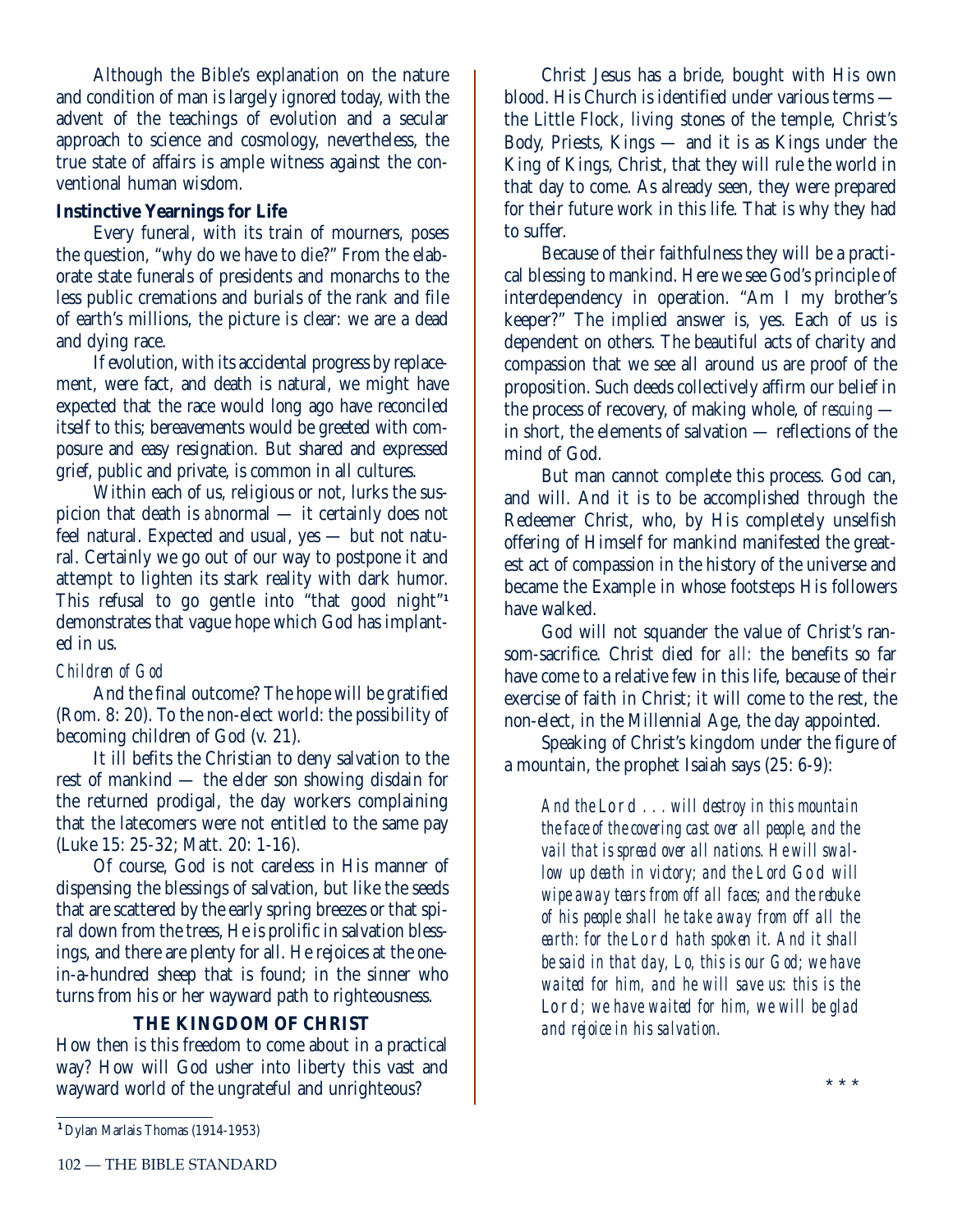# **THE HAND OF GOD**

THE HUMAN HAND is a most remarkable appendage. It is an instrument perfectly suited for conveying the creativity and intelligence of the human mind. From playing the piano, to grasping a hammer, to threading a needle, it is a consummate tool, a minister of the mind, for it does the bidding of human thought unconsciously.



To be a "right-hand man" is to hold a worthy place of service.

With our hands we express our emotions . . . demonstrate our friendship and solidarity with another by shaking hands... commit to canvas our artistic observations... write or type our thoughts and imaginations... build a boat... climb a tree and pick its fruit... button up our coats against the winter wind... throw a ball to our children... greet a friend.

Our hand expresses who we are and demonstrates the power of an intelligent Creator.



Christ is the Hand of God. Just as our hand expresses our will and intention, so Christ, as the right hand of God, makes known the Heavenly Father to us and, as God's Mighty One, accomplishes the purposes of His Plan. All things are *of* the Father, *through* the Son (1 Cor. 8: 6).

By Christ, His Hand, the Father draws us to Himself . . . lifts us out of the pit of death . . . protects us from spiritual harm... fashions us as a potter shapes the clay... wipes away our tears of sorrow... gently pushes us on when our courage fails... chastens us when we go astray... pats us on the back and says, "Well done!"

> *Humble yourselves therefore under the mighty hand of God, that he may exalt you in due time.*  $-1$  Pet. 5: 6  $-$

# **of interest . . .**

**A new study** on the global state of Jews, conducted by the Jewish People Policy Institute (JPPI) claims that the Jewish population is approaching zero growth. The comprehensive study shows that Jews are well off physically — some 92 percent of the Jewish population live in countries that are in the top 20 percentiles of standards of living. While this allows them many advantages, it also increases the likelihood that they will assimilate into those countries and lose their Jewish identity. The problem is particularly acute in America, where the community "is experiencing an alarming erosion of communal identity, with much of its population doubting the need to maintain its distinctiveness."

The study's statistics show that in 1970 the number of American Jews stood at 5,686,000, while in 2003 there was a slight drop to 5,671,000. In 2020, according to the study, it is expected that the US Jewish population will have dropped to 5,581,000.

In Canada, though, Jews have maintained their Jewish identity while participating in an open Western society. Their population has grown from 286,000 to 371,000. In 2020 the number will rise to 381,000. But overall, the JPPI said, the future for Jewish growth looks bleak: "Trends clearly move in the direction of decline."

"Jewish population growth approached zero, at 13 million people in 2004. Between 1970 and 2003 the world's total population grew by nearly 2.5 billion, an increase of over 70 percent. In contrast, the total Jewish population increased by only 250,000, or 2 percent," said the study. The JPPI said it is worried about the demographic future of Jews in Israel as well, even though the population has grown from 2,582,000 in 1970 to 5,094,000 in 2003, and is expected to reach 6,228,000 in 2020.

Equally worrisome is the significant threat to the Jewish character of Israel because of demographic, social, and ideological trends, said the study. On the positive side it noted that committed Diaspora Jews are better educated than ever and that more Jewish parents are choosing to send their children to Jewish day schools.

*— Jerusalem Post*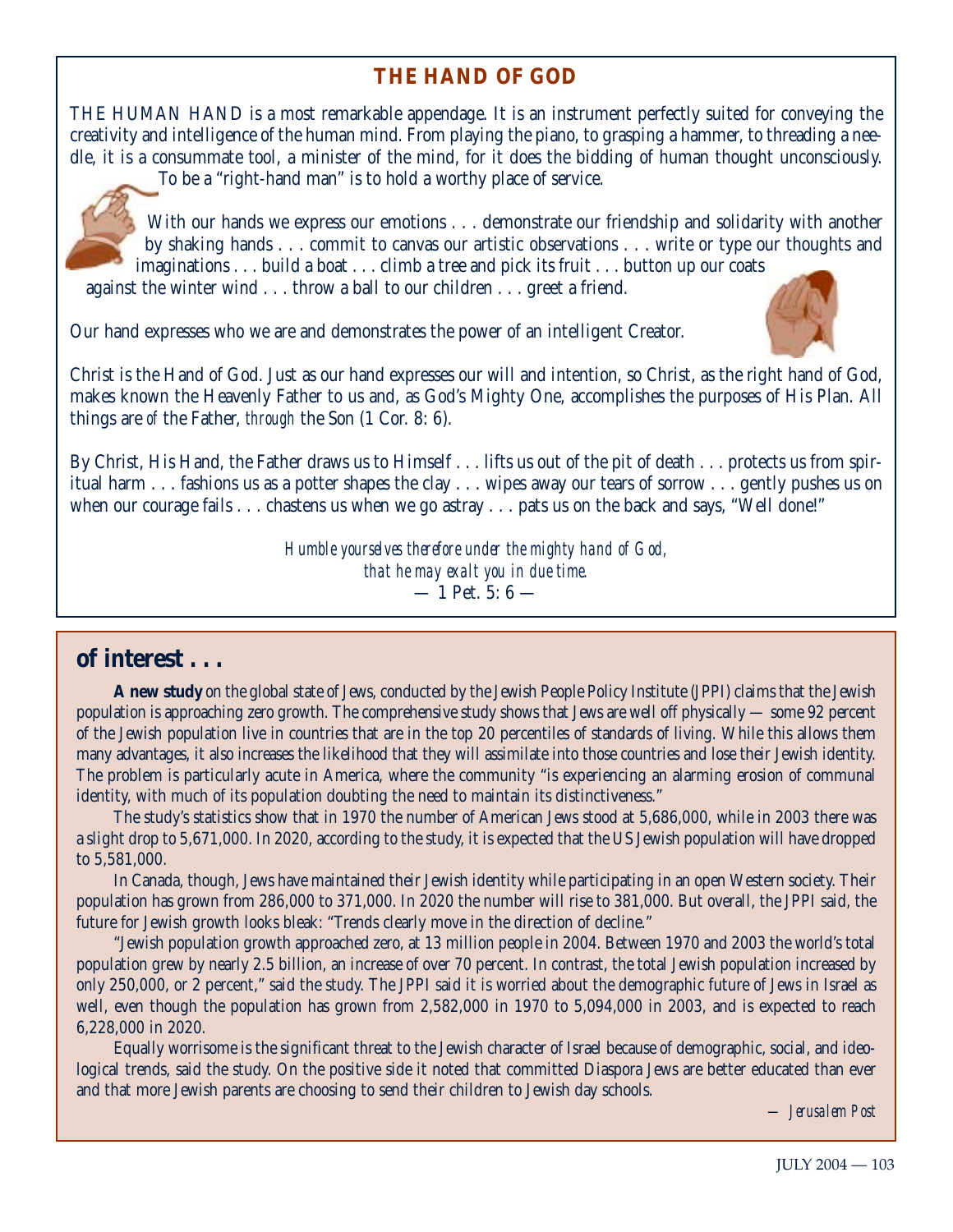# As a Tree

I think that I shall never see A poem lovely as a tree. A tree whose hungry mouth is prest Against the earth's sweet flowing breast; A tree that looks at God all day, And lifts her leafy arms to pray; A tree that may in Summer wear A nest of robins in her hair; Upon whose bosom snow has lain; Who intimately lives with rain. Poems are made by fools like me, But only God can make a tree.

— *Trees\**

**THE SHIPS** that carried the Apostle Paul on his missionary journeys, the Conestoga wagons that lumbered westward over the American plains, and the cross on which Jesus hung were all made

of the most remarkable material from that most remarkable of God's creations, the tree.

Throughout the ages the tree has been the chief source for fuel and construction. In recent years, we have come to appreciate the tree as a vital component of our planet's health: earth's forests constitute the planet's lungs, taking up much of the carbon dioxide which otherwise would invade the atmosphere, and possibly contribute to worldwide climate change.

Centuries ago, forests that once covered the continent of Europe, habitat for the bear and wolf and a stunning variety of flora, were decimated by the expanding populations and civilizations of the later Middle Ages, the rapacious Industrial Revolution, and the numerous sieges and wars that savaged mankind. Today, the tropical rain forests are undergoing steady destruction as they are cleared for habitation, agriculture, minerals, and the expanding lumber market.

The wood of the tree, that amazing fibrous matter, with its adaptability and beauty, wonderfully suited for man's use, is a creation of the Divine mind.

# **The Literary Tree**

Given the ubiquitous nature of the tree and its importance to man's existence it is not surprising that it is a frequent theme of literature. The poem that appears at the beginning of the article is but one example.

The Hebrew Scriptures contain numerous references to trees, in poetic, allegorical, or parabolic ways, of which some follow:

• The tree of knowledge in the Garden of Eden (Gen. 2: 9).

• The fragrant cedars of Lebanon, tall and spreading wide, are extolled as part of God's creation (Psa. 104: 16); they were used in the construction of Solomon's temple (2 Chron. 2: 4, 16).

• The prepossessing appearance of the Amorites is likened to the majestic cedar and oak (Amos 2: 9).

• The dissolution of Israel following the death of Gideon, their warrior deliverer, is cleverly presented in the allegory of the trees and the bramble (Judges 9: 1-21).

#### **The Olive Tree**

In the New Testament, as in the Old, the versatile olive tree is alluded to many times, and in a classic passage from the book of Romans, the Apostle Paul likens Israel to the

native variety of that tree, and draws out an important doctrinal lesson. Addressing the Gentile Christians, many of whom had disdain for the Jews, the rejected covenant people of God, he writes (Rom. 11: 17-24):

**17.** And if some of the branches be broken off, and thou, being a wild olive tree, wert graffed in among them, and with them partakest of the root and fatness of the olive tree;

**18.** Boast not against the branches. But if thou boast, thou bearest not the root, but the root thee.

**19.** Thou wilt say then, The branches were broken off, that I might be graffed in.

**20.** Well; because of unbelief they were broken off, and thou standest by faith. Be not highminded, but fear:

**21**. For if God spared not the natural branches, take heed lest he also spare not thee.

**22.** Behold therefore the goodness and severity of God: on them which fell, severity; but toward thee, goodness, if thou continue in his goodness: otherwise thou also shalt be cut off.

**23.** And they also, if they abide not still in unbelief, shall be graffed in: for God is able to graff them in again.

<sup>•</sup> Alfred Joyce Kilmer (1886-1918); published 1914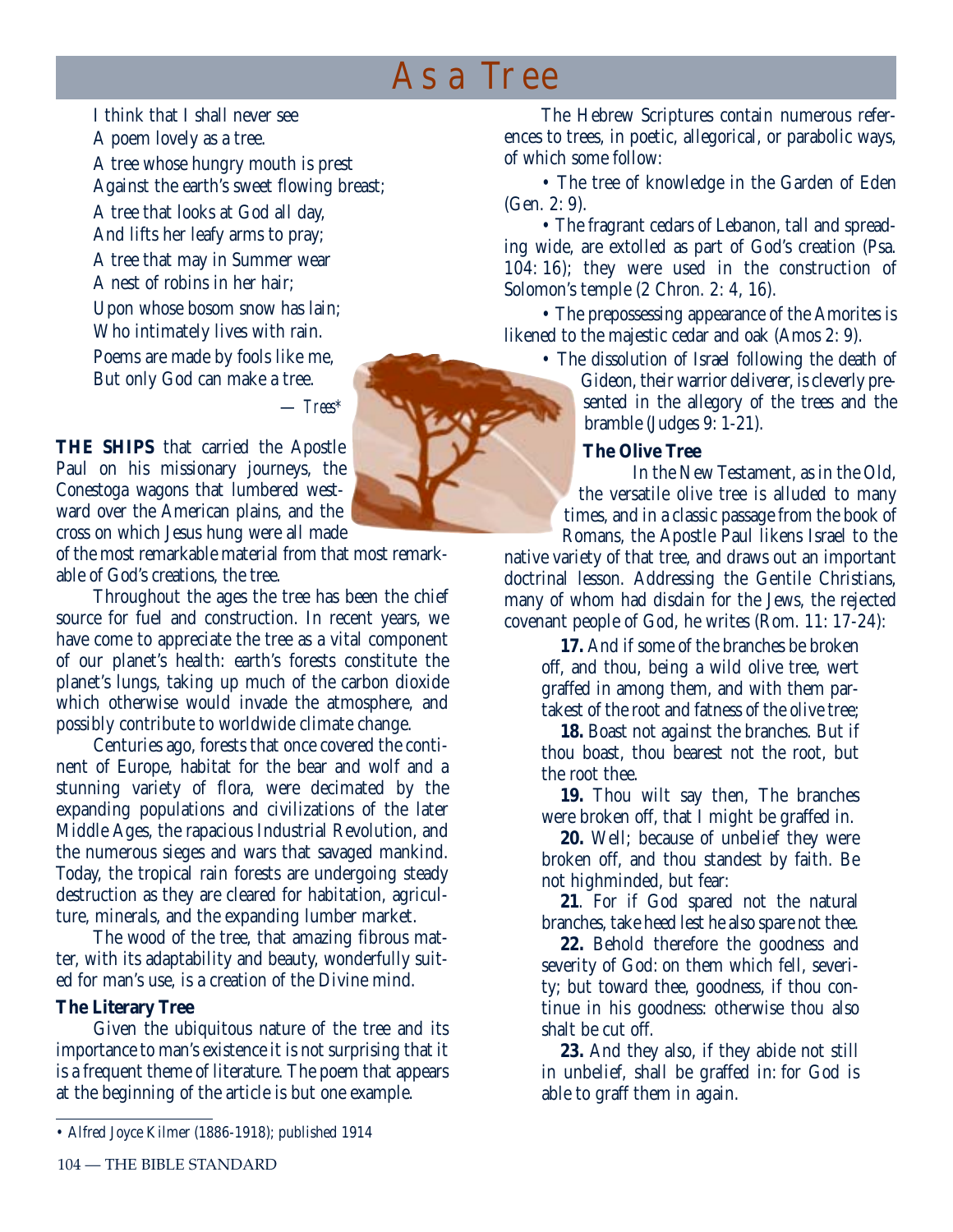**24.** For if thou wert cut out of the olive tree which is wild by nature, and wert graffed contrary to nature into a good olive tree: how much more shall these, which be the natural branches, be graffed into their own olive tree?

The prime import of this passage to the modern Christian is its assertion that fleshly Israel has not been discarded for ever; that the time will come (indeed it has begun!) when God will turn His attention to the deliverance of His ancient people. For a detailed explanation of this passage along this line, see our May 2003 issue.

# **The Fig Tree**

Under yet another figure, unfruitful Israel is likened to the fig tree (Luke 13: 6-9). And in another place, in a severe judgment against the obstructive character of the entrenched leaders of Israel, our Lord warns them that their entire political-religious structure was about to be cut down (Luke 3: 9; *compare* Ezek. 15).

The Romans passage establishes the notion of God as a Master Pruner, removing defective branches, grafting in others, and generally tending the tree that it might grow in a healthy and productive way to match His eternal purpose. Here we see the carefulness of God, who will hurt, but not to destroy. As Christians, expected to bear the fruits of the spirit, we may draw useful lessons from the imagery.

# **The Christian as a Tree**

Depending on when we became a Christian we will have spent more or less of our years growing in this world, its mores, its way of thinking. Our early roots will have been set down into and nourished by the elements of this world — its soil, so to speak — and our character and personality formed accordingly. When we present ourselves before the Lord we come laden down with sins and all sorts of problems — a rather awkward and unattractive offering.

Like a twisted and ragged tree, heavy with useless, dead branches, we are in need of adjustment. When we are eventually turned by faith toward the heavenly sunlight of truth, our unpleasant contours are brought into stark relief. We must now be made to grow in a different direction, and the useless attachments — worldly affections and vanities and lusts — must be removed.

On the natural fruit tree, the sprouts that pop out from the trunk can divert sap from the tree if left to grow. Early on, they are easy to remove. So it is with us. Some of our worldly attachments and habits are weakly formed perhaps we have longed to be rid of them anyway — and we feel little or no discomfort when the Lord, by His testing providences, snips them off, and diverts our attention to spiritual things. We begin to feel the sweet influences of the holy spirit working in us, enlivening our interests and appreciation of godly themes.

So much for the watersprouts: the big branches are the problem. The lines of thought, modes of conduct, habits of speech and contemplation, encrusted over with the selfish things that we treasure so — all the non-productive (dis)graces by which we identify our natural self prevent us from growing as a healthy Christian, a re-made man or woman. Having these branches removed is a painful business.

When the rough-tooth saw begins to bite into the bark, the wood resists. As the cut deepens, gravity takes over, the limb declines ever so slightly, then a little more, and eventually the slot opens under the weight, as if to invite the completing of the process.

And so we yield to the Father's wounding, relinquishing those parts of our character that rightly fall back to the terrain from whence they grew. By our humble surrender we encourage Him to proceed and sever from us the encumbrance that hinders our growth and that renders us unfit for His purpose. Better to let the spurious — if cherished — appendages of our character go than to grow malformed and diseased and to be dragged down to the earth entire.

# **Growing and Growing and Growing . . .**

The disciplined Christian, pruned by the Master Hand will be a beautiful, useful adornment in the house of God, rooted and grounded in righteous habits and thoughts, not running to wood-making, but vital and productive (Psa. 52: 8). To stand straight and strong and tall as one of God's trees is to provide shade and a windbreak for the others, the smaller, younger Christians growing around us.

If we are following Christ, much of our suffering is a result of the character changes that God must effect in us. This is the blessed chastened lot of the Christian, one that the worldly mind cannot appreciate. "For unto you it is given in the behalf of Christ, not only to believe on him, but also to suffer for his sake" (Phil. 1: 29).

We cannot make ourselves acceptable to God. If we try, we will fail. We *need* the gentle severity of the Master Pruner. So let us resolve to yield ourselves to His gentle severity, knowing that

*only* God can make a tree.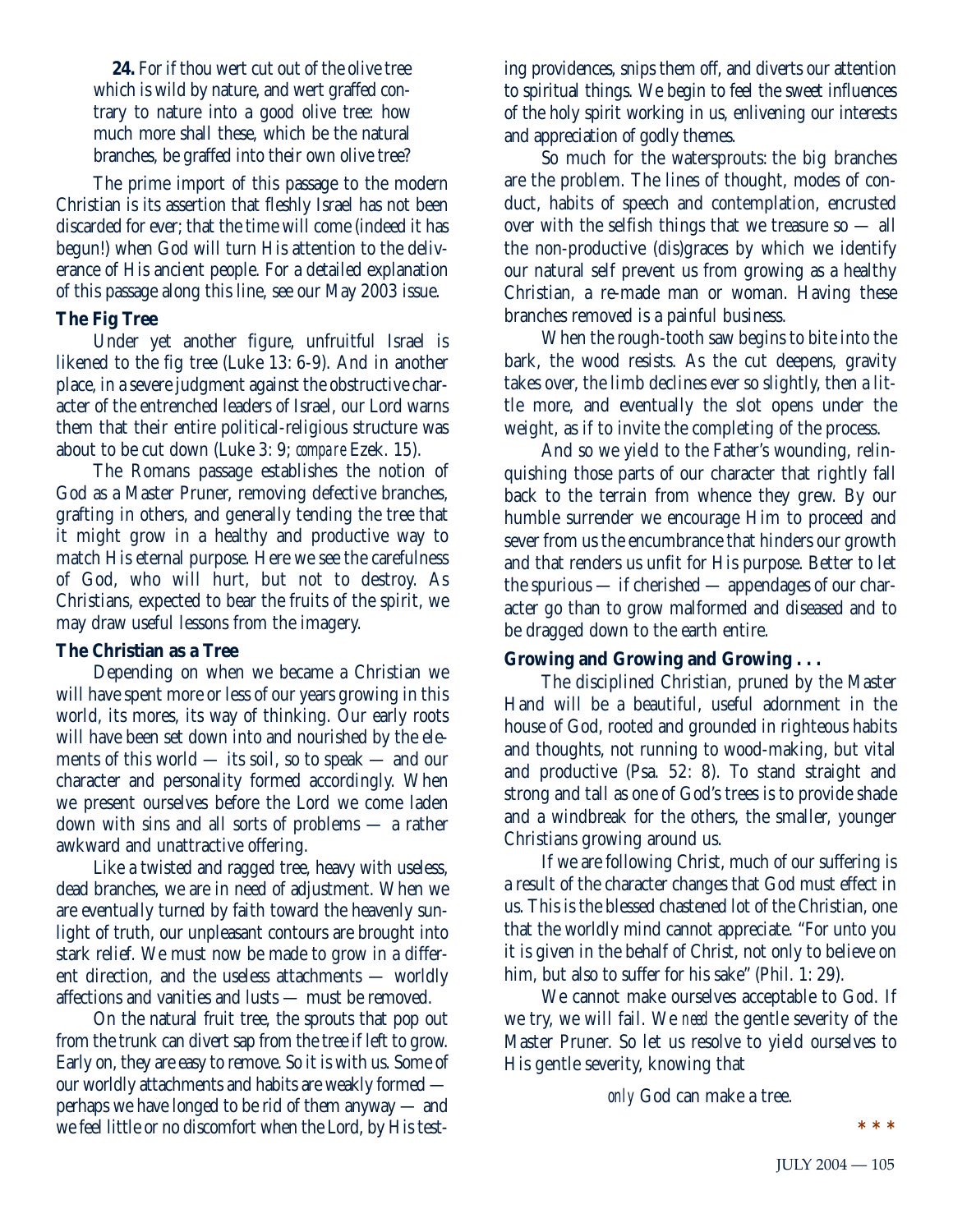

#### **SAVED BY IGNORANCE?**

 $\overline{\mathsf{Q}}$ 

Will the heathen and others be saved by their ignorance?

We believe not, for there is no power in ignorance to save anyone. Ignorance, rather than being presented in the Bible as a ground of salvation, is set forth as a reason for alienation from God and for rejection (Eph. 4: 18; Hos. 4: 6; Rom. 2: 12). Instead, the Scriptures show that knowledge is essential to faith and salvation (Rom. 10: 14-17; Acts 4: 12). A

The salvation process requires the activity of the intellect, affections, and will — a matter that concerns one's character and requires one to take the steps of repentance, faith, and consecration. That is why the Church was commanded to teach — make others *know*, so that those taught by their knowledge might gain salvation (Matt. 28: 18-20; John 17: 3).

The theory that the heathen and others are saved by their ignorance is quite unreasonable. Why send missionaries to teach them the way to salvation, if they are saved by ignorance? According to this theory, to teach them would cause most of them — those who will not believe — to be lost who otherwise would have been saved by their ignorance.

Do we preach the Gospel of Christ to them because God commands it? Yes — evidently so that they might gain what otherwise they would not gain — salvation (Acts 4: 12; 10: 42, 43). To leave mankind ignorant would defeat God's own desire to bless every member of the human family. Clearly, the thought that the heathen are saved by ignorance is unbiblical, unreasonable, and unfactual.

# **Knowledge Necessary for Salvation**

God's way of saving the Church, the "elect," during the Gospel Age has been "by the foolishness of preaching" — teaching, giving knowledge of things pertinent to salvation (1 Cor. 1: 21; 1 Pet. 1: 2). Furthermore, the Apostle Paul assures us that God "will have all men to be saved, and to come unto the knowledge of the truth" (1 Tim. 2: 4). And His way of saving the non-elect world in the Millennial Age will also be by the power of teaching, enabling them to understand, lay hold on, and use the restitution processes for their uplift. Such knowledge — now and in the future — will develop in people the only condition of heart and mind in which eternal life will be a practical and beneficent provision — a character like God's, that from its very make-up translates its knowledge into suitable thoughts, words, and acts, to God's glory and to the profit of self and of others.

**PURSUING RIGHTEOUSNESS** In 2 Tim. 2: 22 (Diaglott translation) we read: "Pursue righteousness, fidelity, love, peace, with all those who invoke the Lord from a pure heart." Will you please give some comments on this admonition?  $\overline{\mathsf{Q}}$ 

We need not only to start right, but also to *pursue* a right course. We may not follow unrighteousness even for a moment; whatever it may cost, justice and righteousness must be our goal. But here a difficulty may arise with some. Perhaps they do not know how to judge righteous judgment — they are too apt to judge according to rumor or appearances, or to accept the judgment of those like the scribes and Pharisees, as did the multitude which cried, "Crucify Him! His blood be upon us and upon our children." Had they followed righteousness, they would have seen the Lord's character in His good works and in His wonderful words of life. They would have seen that — so far from being a blasphemer — He was "holy, harmless, undefiled, separate from sinners" (Heb. 7: 26). They would have seen that His accusers were moved by envy and hatred. A

It is still as necessary as ever to follow the Lord's injunction, "Judge righteous judgment" (John 7: 24).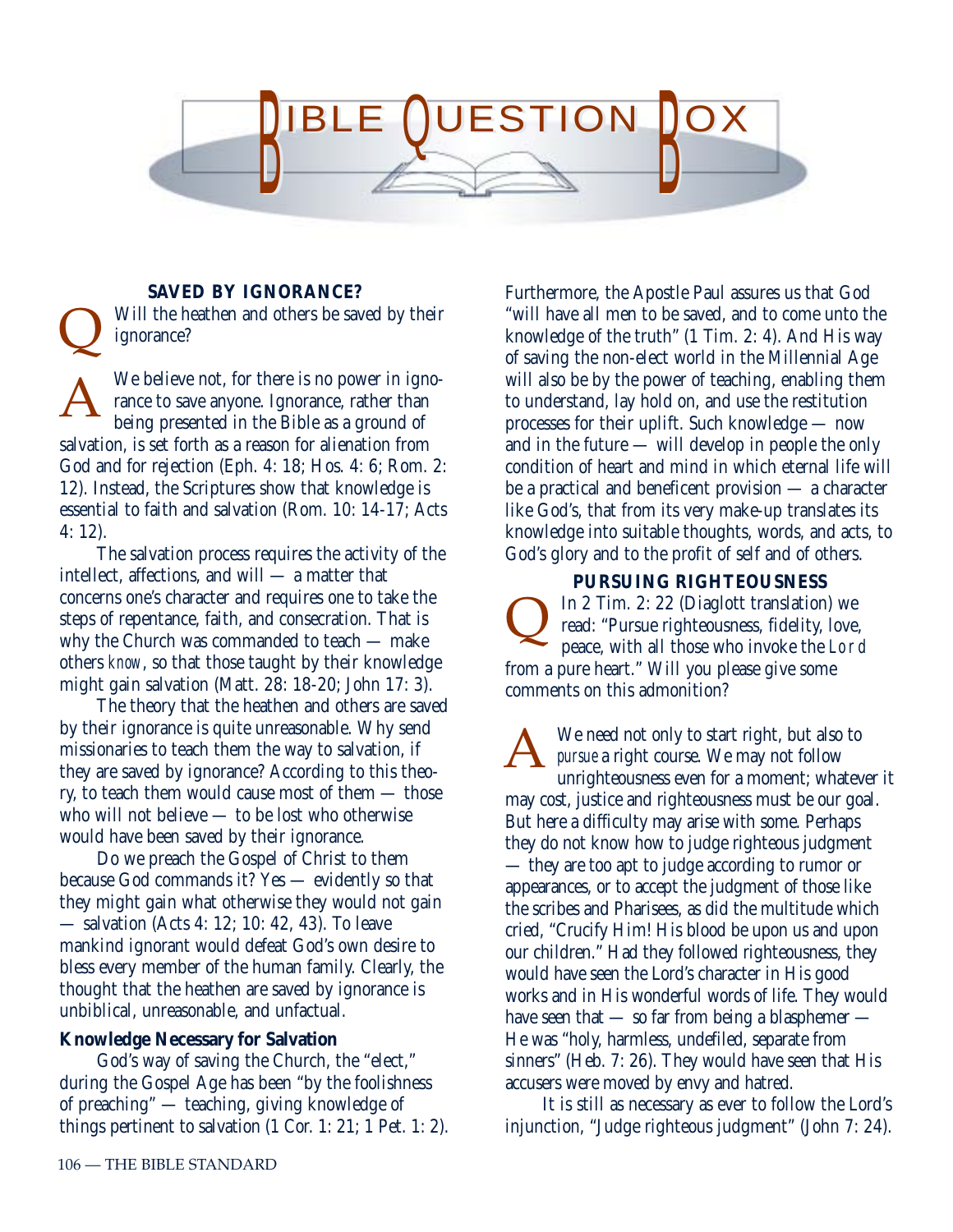Whoever neglects it brings down "blood" upon his own head and becomes a sharer in the penalty due to false accusers. For as the Lord was treated so will His "brethren" be treated. The purer our hearts, the less will they be affected by slander, backbiting, and evilspeaking, and the more will we realize that those who have bitter hearts, from which arise bitter words, are impure fountains in which is the gall of bitterness and not the sweetness of love.

Next comes fidelity — that is, faithfulness. The Lord declares His own fidelity or faithfulness and declares Himself "a friend that sticketh closer than a brother" (Prov. 18: 24). Even the worldly recognize fidelity as a grace: by such it is often given first place, for many would commit theft or perjury through fidelity to a friend.

#### **Righteousness Given Precedence**

But notice that God's Word puts righteousness *first*. Fidelity, love, and peace must be exercised only in harmony with righteousness; and if unrighteousness is not proven against a brother, our fidelity, love, and peace toward him must continue, and indeed must increase in proportion as envy and slander and all the fiery darts of the Wicked One assail him "without a cause." This valuable prescription will help to keep our hearts free from the poison lodged in the roots of bitterness which the Adversary keeps busily implanting (Heb. 12: 15). Justice is *purity* of heart — freedom from injustice. Righteousness is *purity* of heart — freedom from unrighteousness. Love is *purity* of heart — freedom from selfishness.

#### **SACRIFICE NOT REQUIRED**

What is meant in Psa. 40: 6 — "Sacrifice and offering thou didst not desire . . . burnt offering and sin offering hast thou not required"?  $\overline{\mathsf{Q}}$ 

In any translation from one language to another there is a danger of failing to express the original thought in its simplicity and completeness, even as here. The succeeding verses also throw light on the meaning of v. 6. The thought seems to be that although God desired and intended the establishment of the Law Covenant with its sacrifices and arrangements for the people of Israel, that was not the full completeness of God's intention and desire. A

For instance, the Passover lamb sacrificed annually was not the end in view that God desired, but merely a typical sacrifice *foreshadowing* the great sacrifice of "Christ our Passover" (1 Cor. 5: 7).

*Justice is purity of heart — freedom from injustice. Righteousness is purity of heart — freedom from unrighteousness. Love is purity of heart — freedom from selfishness.*

The annual Atonement Day sacrifices of bulls and goats could neither take away sin, nor satisfy the requirements of the Law as the redemption price of sinners. But a *human body* was specially prepared separate and different from others of the human race — yet corresponding perfectly to the body of Adam.

Christ came, as a New Creature offering His human flesh a sacrifice for sin, fulfilling the demands of God's Law and satisfying His attribute of Justice. The offerings of animals had been accepted by God as a substitutionary measure, to give a temporary and typical justification only, and as the Apostle Paul explains, these were merely "a shadow of good things to come, and not the very image [substance] of the things" (Heb. 9: 9-14; 10: 1-10).

#### **Old Testament Sacrifices Typical**

We see therefore that the sacrifices and offerings that God ordained or authorized for the time being under the Law Covenant were not an end in themselves — were not the end or completion of God's purpose or desire in respect to sacrifice for sin. They merely foreshadowed that great desire which would be fulfilled in Christ. "Sacrifice and offering thou didst not desire," that is to say, was not *all* that God meant.

He did accept the annual Atonement Day sin offerings and burnt offerings, and He did grant the Jews year by year a national forgiveness, and an opportunity to try again to keep the Law, but these things were not the end in view of God's desire or intention. He had in mind the better sacrifices — the sacrifice of Christ, the great Redeemer, and then the sacrifices of the Church, the Body of Christ, joined to His sacrifice, sharing in His sacrificial cup. This is what God had as His great purpose, and the other was merely the typical, the foreshadowing of it.

\* \* \*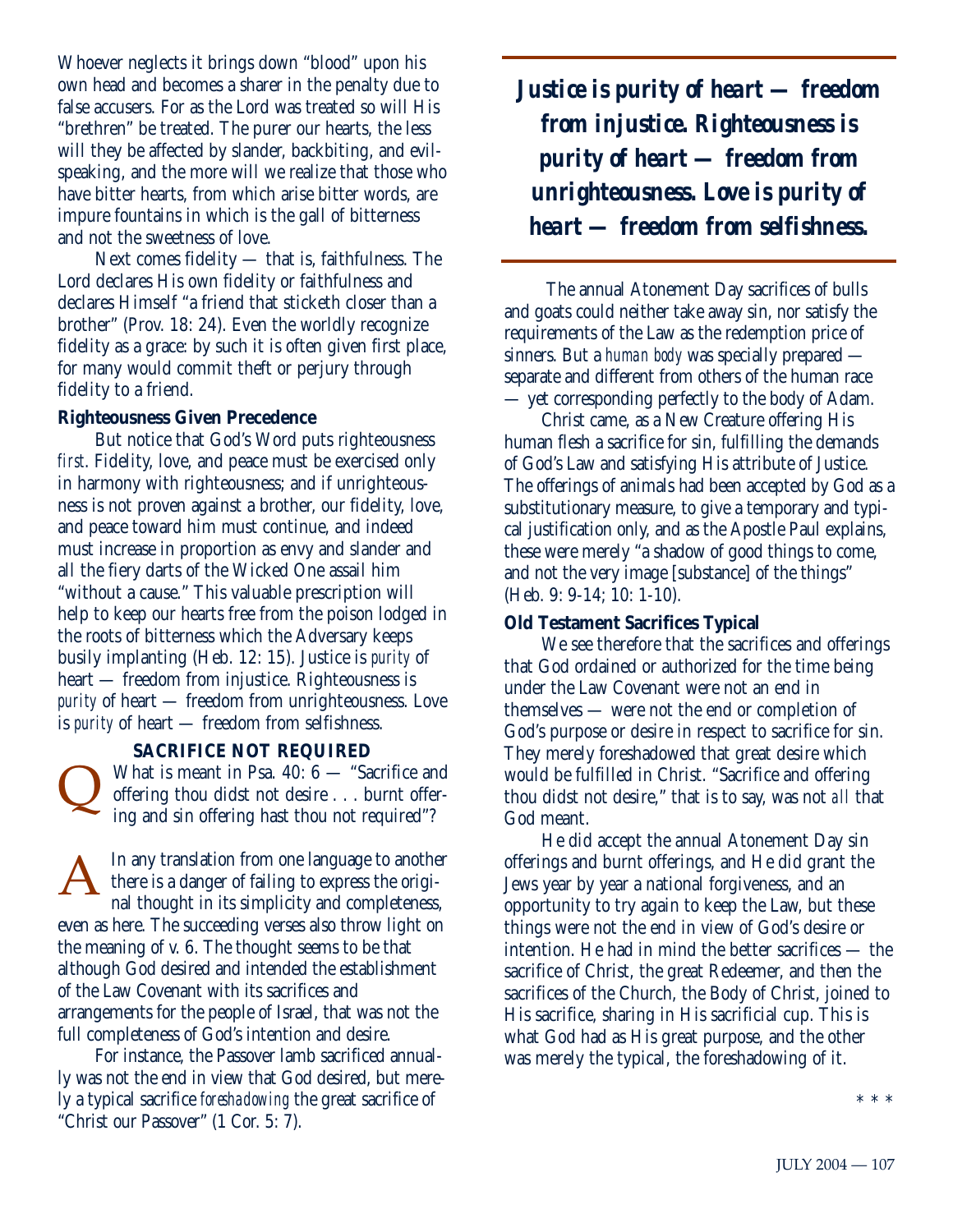# **Servants of God and Man**

*The seventh in a series of articles on godly men and women from around the world, whose lives have shaped the cultures in which we live*

# **TOYOHIKO KAGAWA** 1888–1960

*"Verily, their sound went into all the earth, and their words unto the ends of the world"* — Romans 10: 18 —

When 15-year-old Toyohiko Kagawa heard the sound of the Gospel message, received it gladly, and gave his life in consecration to the Lord Jesus, these prophetic words of the Apostle Paul were exemplified.

Born in 1888, son of a well-to-do Japanese government minister and his geisha mistress, both of whom died when he was four years old, Kagawa was sent to live with his father's legal wife and her mother on the family estate. It was an unhappy situation. Unwelcome and ill treated, he helped with the work on the estate, which produced dye from the indigo plant, and unrefined sugar from sugar cane.

Although he liked school and study, Toyohiko from a very early age developed a love of the natural world — the seasonal work of the farm, the countryside surrounding his home, the fields, the plain, and the sand dunes along the river Yoshino. But this phase of his life came to an end when the son who had inherited the family fortune on his father's death utterly dissipated the estate. Toyohiko was sent to live with a wealthy uncle in Tokushima.

#### **The young Buddhist**

At primary school he had learned the fundamentals of the Buddhist faith. His sense of being an outsider had led him to find his own amusement, and discovering in a storehouse a repository of ancient ancestral curios, relics, and numerous books dating back to the Japanese Renaissance, he spent many happy hours browsing among these treasures.

Toyohiko's upbringing and love of learning had given him wisdom beyond his years, and at the Boys' Middle School in Tokushima, more often than not he found himself repelled by the conduct of the other boys. On their part they made him a target of their bantering and laughter and he felt increasingly lonely. But life for Toyohiko was soon to be radically changed. In order to learn English, he enrolled at a Bible Class — and learned much more than the English language.

#### **The young Christian**

At this point in his life Kagawa came in contact with Christian teachings, at first through a Christian tutor in his school, and then through two missionaries who were influential in his conversion to the Christian faith — Dr. H.W. Myers, whom he regarded as his

father in the faith, and Dr. C.A. Logan, whom he acknowledged as his counselor and guide.

Japanese students were welcomed into the homes of these two missionaries. In the friendly, cheerful atmosphere, with cups of tea and cakes, with music and singing, students were introduced to the English language and, above all, to the teachings of a book — the Bible. And through the Bible they

came to know of a Personality — God — which brought new enlightenment to their minds and new hope to their hearts.

Kagawa joined other students visiting the missionaries' homes. Dr. and Mrs. Myers and Dr. and Mrs. Logan took the lonely boy to their hearts and fathered and mothered him. From Dr. Myers, Kagawa learned of a God who cares. As he read the Bible to learn more he was deeply impressed by Matt. 6: 28, 29: "Consider the lilies of the field . . ." and learned the whole chapter by heart. Finally he prayed, "O God, make me like Christ," and was converted. His life took on new meaning, and the 15-year-old lad felt quite sure he had been given a divine mandate to serve the poor. He was baptized at 16, and his future course in life was determined.

Bitter opposition developed in Kagawa's family. Refusing to yield to the demands of his uncle to give up his new-found faith and purpose, he was disinherited and driven out of his uncle's home with nothing but the clothes he wore.

# **The intellectual Christian**

With help from Christian missionaries, in 1905 Kagawa began studying at the Presbyterian College in Tokyo. He had read books by Kant, Darwin, and Ruskin before entering the College, and his desire to read continued unabated. During his two years' stay there he read virtually all the important books in the library. Later at Kobe Theological Seminary, and eventually at Princeton Theological Seminary, U.S.A.,

Photograph of Toyohiko Kagawa used courtesy of Kagawa Archive & Resource Center (http://www.unchuusha.or.jp/zaidan/e/index.html).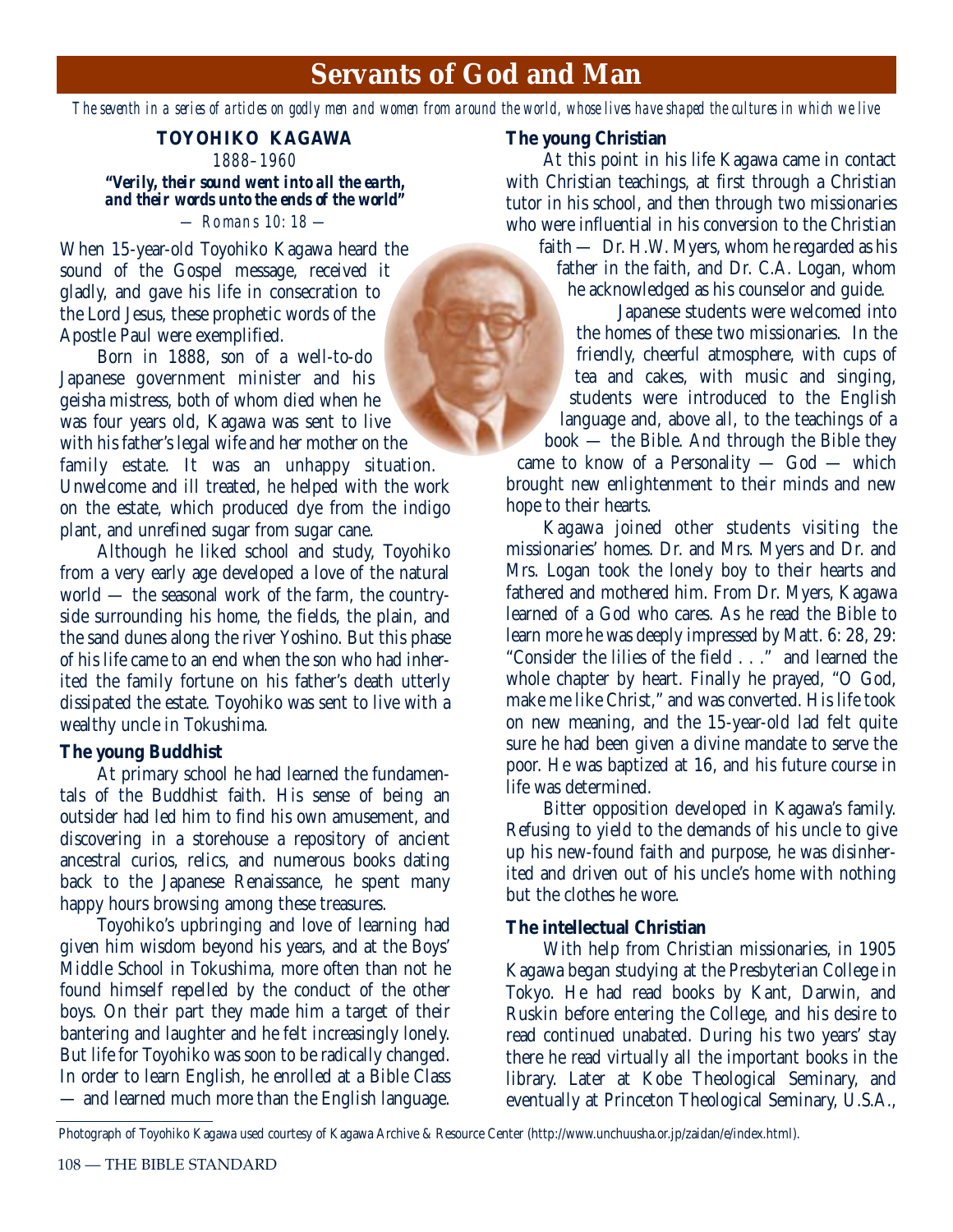Kagawa prepared himself for a wider field of service than he at first expected to undertake.

# **The practical Christian**

Along with his passion for books he developed a passion to put his ideals into practice. He rescued the castaways and the homeless — from an abandoned kitten, to a beggar in the street. He shared food and bed with them, and to any in need he gave away his money, his shoes or his clothes to relieve their distress.

Kagawa became a champion of unpopular causes, advocating socialist principles and practices at student meetings. After reading Tolstoy he became an ardent believer in non-violence. At a critical stage in the Russo-Japan war he fearlessly expounded his pacifist views and openly opposed the war, was labelled a traitor as a result, and ostracized by his fellow students.

# **Work in the slums**

Though far from robust in health, while studying each morning at the Kobe Theological Seminary, Kagawa spent his afternoons and evenings preaching in the streets of Shinkawa, Japan's most infamous slum. Working for the poor, he lived most of the time between 1910 and 1924 in a tiny six-foot-square hut, where the destitute were always welcome. Through sharing his bed with a beggar he contracted trachoma, which nearly robbed him of his sight. Preaching God's love by word and example, Kagawa discovered beneath the poverty and squalor a strong current of humanity, a bond of brotherhood willing to help those in need.

Parents sought his advice, young people came for his counselling, and criminals made him their confessor. He opened a small hospital and dispensary, and a shelter for down-and-outs, while still living in his small hut.

# **A talent for writing**

Drawing on his own fight against tuberculosis and his experience in the Kobe slums, Kagawa wrote a best-seller, *Across the Death Line*, which brought him recognition and funds to further his work. More books followed: *The Psychology of Poverty*, a *Life of Christ* for children, poems, articles on economics, and a magazine was launched, *Pillar of Cloud*.

# **Justice for the people**

In his early thirties Kagawa saw destitute laborers beginning to realize their worth, and helped to organize trade unions among farmers and factory

workers. During a labor strike in the Kobe Dockyards he organized the strikers into a union, resulting in his imprisonment for 13 days. In rural areas he saw the plight of small farmers and peasants, and toured Japan, championing their cause, arousing the hostility of landowners, and sometimes the police.

He worked for universal male suffrage (granted in 1925) and campaigned to improve the laborer's lot the right to labor, to freedom of residence, opportunity for mental development, freedom of marriage, freedom of migration, recreational privileges, liberty of speech, and religious freedom.

# **Official recognition**

People in high places came to acknowledge the wisdom and ability of Kagawa, and after the 1923 Tokyo earthquake he was asked to join the Imperial Economic Commission to organize the reconstruction work. Not a party politician, he served in various government bodies if he felt the people would benefit.

His pacifist activities led him into trouble with the authorities during World War II, but his services were still valued afterwards as a Cabinet Adviser. In 1955 international recognition came when he was nominated a winner of the Nobel Peace Prize.

# **Co-Worker and Life Companion**

In 1914 Toyohiko Kagawa married Haru Shiba. From the day of the wedding she gave him her untiring support in all his undertakings. Of lowly origins, she graduated at the Yokohama Bible Training School and did much valuable work in her own right, demonstrating her strong Christian commitment.

Kagawa in 1927 launched an immense crusade, the "Kingdom of God Movement," aimed at converting so significant a number to Christianity that the inward transformation of the souls of men would bring about the social reforms he saw as necessary for their blessing.

Today, it is estimated that only about 1% of the Japanese are of the Christian faith. But nothing is wasted in God's economy, and we may be sure that when Christ's Kingdom is established on earth, Kagawa's preparatory work will come to fruition, and he will see his crusade at last accomplish all that he had hoped for.

Sources: http://www.justus.anglican.org/resources/bio/143.html; http://www.unchuusha.or.jp/zaidan/e/1e.html; http://www.abcog.org/kagawa1.htm; http://www.lib.siu.edu/spcol/inventory/SC034.html; 1994-2000 Encyclopaedia Britannica, Inc.

\*\*\*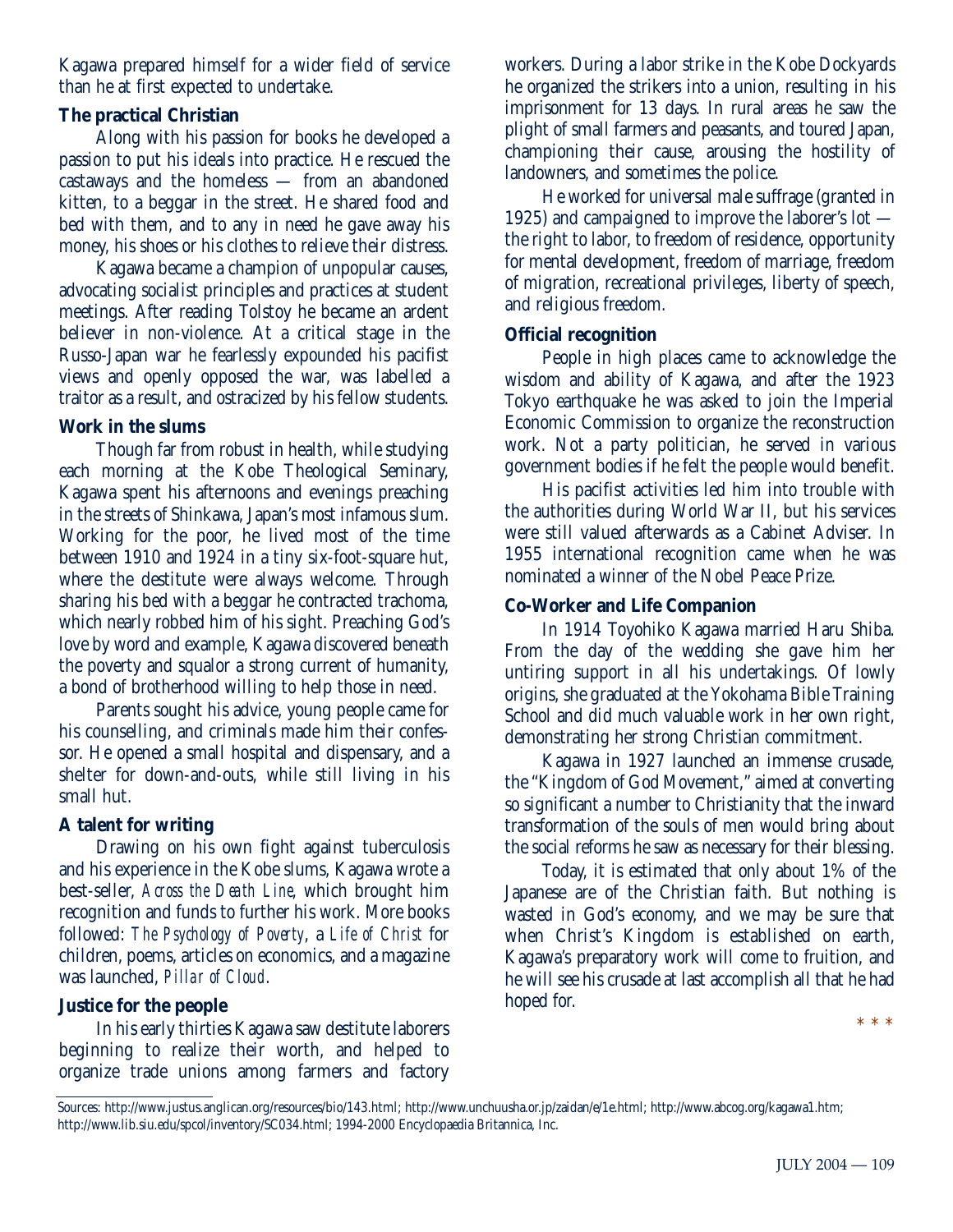#### **"It is good neither to eat flesh, nor to drink wine, nor any thing whereby thy brother stumbleth, or is offended, or is made weak." —** Romans 14: 21 **—**

T. PAUL in Rom. 14: 10-21 marks out the path of Christian conduct in harmony with the second great commandment of the Law, "Thou shalt love thy neighbor as thyself." The lesson may be applied in of Christian conduct in harmony with the second great commandment of the Law, "Thou shalt love thy neighbor as thyself." The lesson may be applied in a measure to everyone, but it applies particularly to the followers of Christ. All people have wills of their own, and it is important that all should learn to use them wisely. As a man wills, so is he! Those lacking any personal will — the supine, the apathetic, are not truly

men and women, but nonentities, subject to the will of others.

To succeed in life means to have a will, and in proportion to

its correctness and strength the personality will be influenced. Children should not be trained to have *no* will — rather, to have a will, *but to submit it* to the proper rulers and guides of life, at first to parents and teachers and later on, to the Divine will.

The Apostle is addressing those who submit their wills to the Lord — those who have accepted the Divine will, as instead of their own. The noblest and best of the people of God are those who have strong, iron wills, which they have fully submitted to the guidance and direction of the Lord — through the Bible, the holy spirit and Divine Providence.

# **DEVELOPING WILL POWER**

Some are born with strong wills; others are rather weak-minded. In the world the latter sink or swim, survive or perish, in the vicissitudes of life. Inequalities of birth are frequently accentuated by life's experiences — often disastrously. Some of the strong-willed become executives, politicians, managers of large enterprises, and some become criminals — the outcome depending largely upon haphazard channels.

The only safe course for any mariner on the sea of life is to take on board the great Pilot, the Lord Jesus. He will rarely guide into a haven of earthly riches or popularity, but, if permitted, will bring us safely to the proper haven. Under this Pilot the human will is like a strong vessel with powerful engines. The greater the power, the greater the capacity, and the more useful. The proper Pilot will guide us safely past the rocks of disaster and shoals of sin, to the haven of everlasting life, joy, and peace, to fellowship with our great Creator.

Not only the strong-willed need this Pilot; the weak-willed naturally need Him just as much, for though they might not run upon the rocks with the same degree of force and make equally bad shipwreck, they are as likely to be caught upon the shoals of sin and, in a purposeless manner, fail to achieve anything in life.

**The Power of the Will** *— Romans 14: 10-21 —*

Those who make a full surrender to the Lord receive new life as the will is brought into subjection to the will of God. The lessons of God's Word and all our experiences under Divine supervision are promised to work for our good — to strengthen our wills if too weak, to make us properly pliable if too rigid, and to make of us the most that is possible of godliness in this present life, in preparation for the life that is to come.

St. Paul exhorts the Lord's people not to judge

one another in the sense of condemning them, but rather to judge and criticize *themselves*, make of themselves shining examples,

and thus help the brethren and set a noble standard before the world. All must give an account to the Lord sooner or later, and our judging of others is unnecessary. If we have judged or criticized one another in the past, we should avoid this in the future and keep a watch upon our own words, deeds, our thoughts that nothing in us shall put a stumbling block in the pathway of another.

# **THE LAW OF LOVE CONTROLS**

The ceremonial cleanness or uncleanness of food, referred to by the Apostle, is nothing to the Christian, who is free from all law except the Law of Love. But this controls us, and forbids us to stumble or even to grieve a brother less well-informed on a subject than ourselves. How could we, controlled by love, either eat or drink, act or speak in a manner that would cause injury to another? It is good to have liberty, but let us so use it as not to injure those less advanced.

Not being under the bondage of the Jewish Law, we have greater liberty under Christ. But would we say that the advantage of our relationship to the Lord consists in liberty to do as we please, though others might be stumbled? Surely not! Rather, our chief blessing consists in our "justification and peace and joy in the holy Spirit" (v. 17).

Let us appreciate our highest blessings and privileges of the present time, for then we shall be wellpleasing in God's sight. Let us follow after the things which make for peace and do our best to help one another. We must never risk injury to the cause of righteousness and the work of God's grace in others by using our liberties in any manner contrary to their welfare, counting it a privilege to surrender even our just rights under Christ, that we may glorify God and bless His people. \* \* \*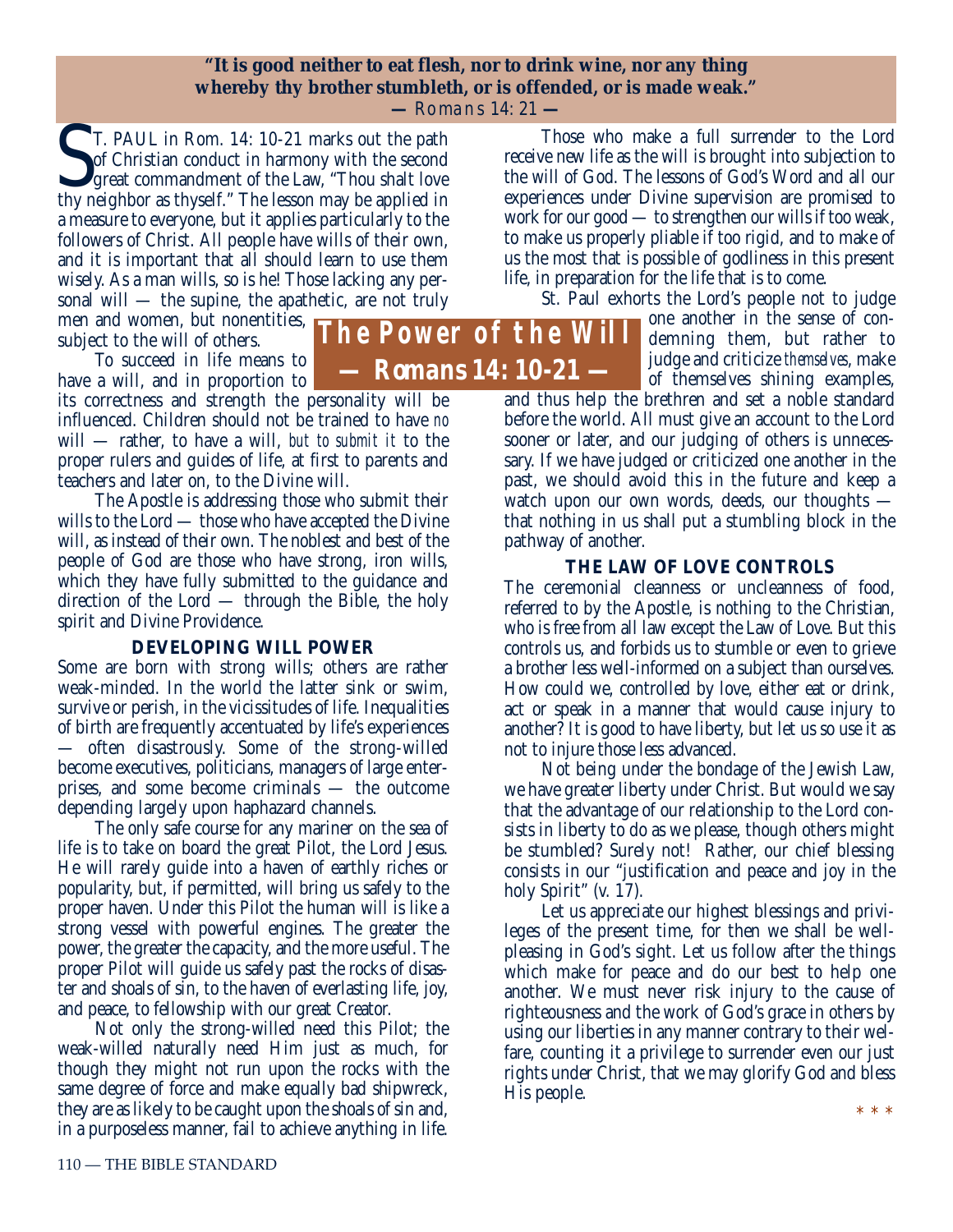# **THE MAIL BOX**



Respectfully, M.M., California

The Bible Standard:

I received my first issue of *The Bible Standard* and I'm enjoying it. I found advertised in the back, literature I could order. I would like to have the complete set of the clothbound "Bible Keys" of *Studies in the* *Scriptures*. I would like to have these books and booklets . . . . Use the extra amount for someone who can't pay. Thank you very much.

I. W., Kentucky

Dear LHMM:

I have heard much about your *Studies in the Scriptures* series of books. Please send me the complete set, and also a catalog. Thank you and may God continue to bless your ministry.

C.P., Georgia

\* \* \*

**We welcome your letters for publication but reserve the right to edit them. We indicate only the correspondent's initials, except where the writer is an appointee of the Movement. Submit letters, marked "Editorial" to our mailing address, or e-mail us at:** *editorial@biblestandard.com* **(enter "Letters Column" in the subject line).** *Please give your full name and postal address.*

# **PUBLICATIONS**

#### **A partial list of our publications appears below. Send for our free catalog.**

*Prices are for U.S. addresses only; others add 25 percent toward postage.*

#### **STUDIES IN THE SCRIPTURES**

| Vol. 1, The Divine Plan of the Ages  paperbound \$1.50, cloth \$3.00     |  |
|--------------------------------------------------------------------------|--|
| Vol. 2, The Time Is At Hand (chronology, antichrist, etc.) \$4.00        |  |
|                                                                          |  |
| Vol. 4, The Battle of Armageddon (the great conflict)  \$ 2.00           |  |
| Vol. 5, The At-One-Ment Between God and Man (clearly explained)  \$ 2.00 |  |
| Vol. 6, The New Creation (its duties, baptism, sabbath, etc.) \$2.50     |  |
|                                                                          |  |

#### **ATTRACTIVE HARDBOUND BOOKS**

#### **HELPFUL PRICED BOOKLETS**

| <i>The Restoration of Israel</i> (48 pages; from " <i>Studies</i> " Vol. 3)  \$ 1.00 |     |
|--------------------------------------------------------------------------------------|-----|
| Anglo-Israelism — A Modern Delusion (80 pages; this and other                        |     |
| serious errors of H. W. and Garner Ted Armstrong refuted) 50                         |     |
| <i>The Gift of Tongues</i> — Should We Seek or Shun It? (80 pages) 50                |     |
| Is there Hope for Any of the Unsaved Dead? (80 hope-inspiring pages)50               |     |
| Satan, Satanism, Demonism and Exorcism (80 pages; real dangers)50                    |     |
|                                                                                      |     |
| The Great Pyramid and the Bible (48 pages; Bible corroborations) 50                  |     |
| The Hell of the Bible (60 pages; a veritable sunburst to many                        |     |
| thousands; treats every Bible text relating to Hell)                                 | .25 |
| Spiritism - Ancient & Modern (67 pages; a Biblical, factual, and                     |     |
| reasonable explanation, proving it to be Demonism)                                   | .25 |

*Jewish Hopes and Prospects* (52 pages; describes present-day

| The Teachings of "Jehovah's Witnesses" Examined (points pro and con) 10 |  |
|-------------------------------------------------------------------------|--|

#### **FREE TRACTS — DISTRIBUTORS WANTED**

Generally we do not pay distributors of our literature. Samples of many of our items will be provided on request. Preferably, our literature should first be studied and digested prior to distribution, so that you would be ready always to give an answer to every man that asks you a reason of the hope that is in you, with gentleness and reverence (1 Pet. 3: 15).

#### **FREE 24-PAGE BOOKLETS FOR SPECIAL LIMITED NEEDS**

*Where are the Dead? • Life and Immortality • What is the Soul? • The Resurrection of the Dead • Spiritism is Demonism • Why Does A Loving God Permit Calamities? • The Sabbath Day • Faith Healing • Baptism • Speaking in Tongues — Is it of God? • The Kingdom of God • Mormonism — A Modern Delusion • Preservation of Identity in the Resurrection • The Evolution Theory Examined • Why We Believe in God's Existence • The Rapture • Future Life By Resurrection — Not Reincarnation • Must Christians Pay Tithes?*

#### **FREE LEAFLETS FOR GENERAL DISTRIBUTION**

*Do You Know? • Thieves In Paradise • Israel's Return • What is Hell? • The Bible vs. Evolution • "Flying Saucers" • Jesus' Second Advent • Judgment Day • God Loves You! • Earth's Coming Theocratic Government • War on Poverty • Oathbound Promise • Man's Eternal Destiny • Pollution Crisis • What is the Truth? • Great Pyramid • Restitution • Is God or Satan Winning? • The Full Gospel • Peace — How it Will Come • True Freedom*

#### **SMALL LEAFLETS FOR GENERAL DISTRIBUTION**

Titles vary from time to time; items in stock may change.

*Bible Standard Ad • Coming By and By • Christ's Glorious Reign • Close Your Eyes/DP Ad • Desolation/Restoration • Father Take My Hand • A Good New Year Recipe • How Readest Thou? • Nearing God's Kingdom • My Lord and I/ Picture • 23rd Psalm • Salvation/All Things New • Scripture Studies Ad • Watchman, What of the Night?*

**\*\*\***